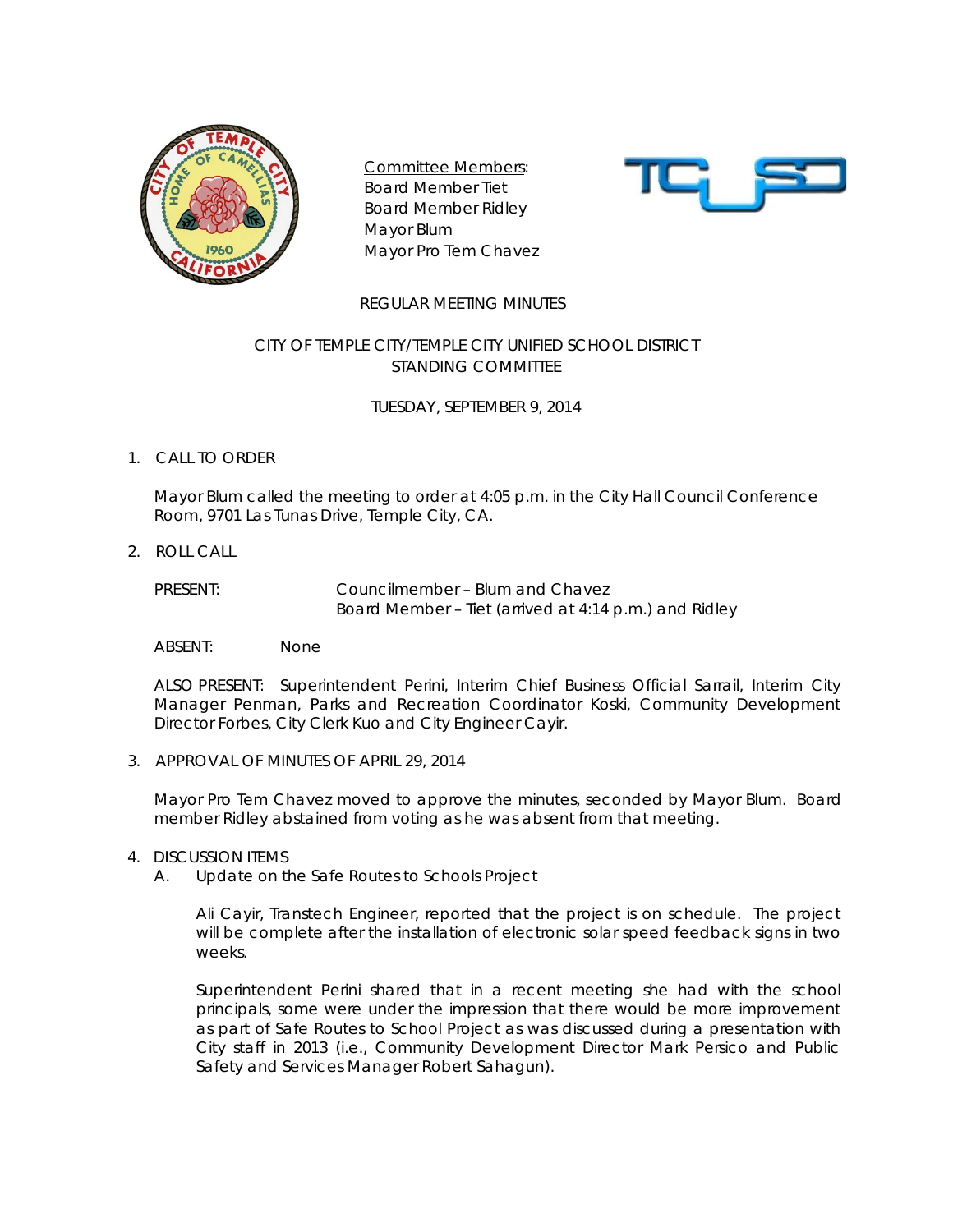# City School District Standing Committee Meeting Minutes September 9, 2014 Page 2 of 3

Mr. Cayir indicated that while he was not at that meeting, it is likely that City staff presented an overall project with various potential improvement, however, the project was not final at that point. The City later retained a consultant engineer to design the project based on final field review and budget availability.

Mr. Cayir will prepare a memo listing the scope of services for the Safe Routes to School Project for Superintendent Perini to share with the school principals.

Mayor Pro Tem Chavez left the meeting at 4:13 p.m. and returned at 4:14 p.m.

- B. Update on services provided to Temple City Unified School District by the City and Los Angeles County Sheriff Department
	- Existing Crossing Guards Service
	- Proposed School Resource Deputy

Michael Forbes, Community Development Director, gave an update and breakdown of cost for existing crossing guards and parking enforcement services. Total annual contract is \$83,000 (\$16.03/hour).

Mayor Blum stated that the City currently does not have any source of funding for a School Resource Deputy.

- C. Update on the School Bond Measure
	- Specifics and schedules

Marinne Sarrail, Interim Chief Business Official for the school district, provided a brief update on the projects funded by Measure S. The building of classrooms at the high school will not start until fall of 2016.

- D. Parks and Open Space Master Plan Committee
	- Establish Committee to recommend how the master plan can dovetail with District needs/properties.

Mayor Blum appointed Parks and Recreation Director Cathy Burroughs, Parks and Recreation Coordinator Mike Koski and Parks and Recreation Commissioner Donna Georgino to the Parks and Open Space Master Plan Committee.

Superintendent Perini will work with Ms. Sarrail to appoint three representatives from the school district to participate in the City's Open Space Master Plan Committee.

- E. Joint Council/ School Board Special Meeting
	- Agenda items

Standing committee members recommended the following items for discussion at the upcoming City Council and Temple City School Board member Joint meeting on September 30, 2014:

- 1. Existing Joint Use Agreement
- 2. Current Cooperative Efforts -Crossing guard
- 3. Parks and Open Space Master Plan